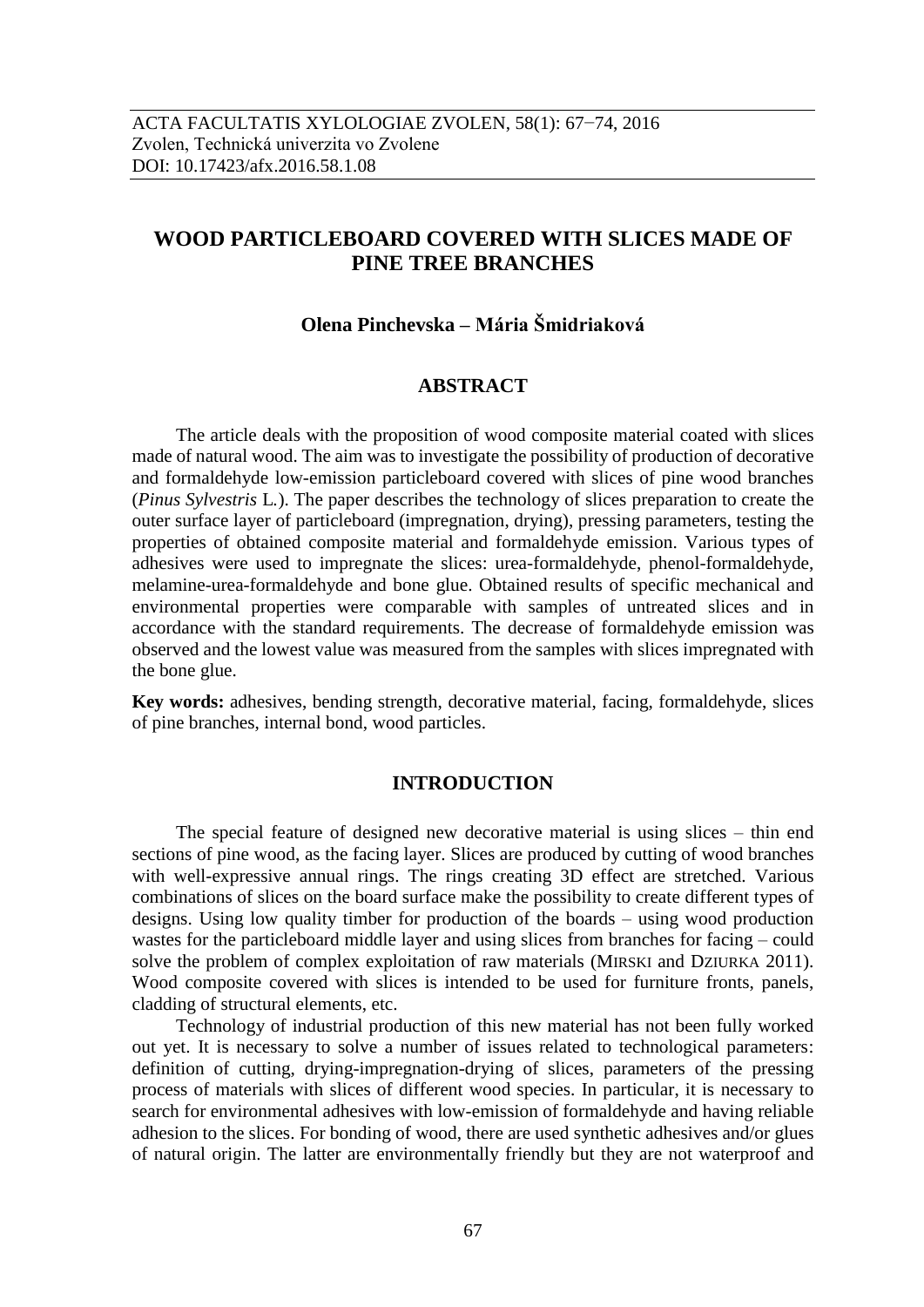they cannot prevent biological degradation of bonded material. They are usually specifically used for bonding of solid wood and for veneering.

At present, particleboard are industrially produced with low formaldehyde emission of E1 class (formaldehyde emission is less than  $0.124 \text{ mg/m}^3$  stated according to the standard EN 717-1). In the USA, isocyanates are used in particleboard manufacturing. A disadvantage of the isocyanate adhesives is their high adhesion to metal, so particle carpet adheres to the hot press plates or pans, but they have no formaldehyde emission.

Last time, there were carried out studies for production of eco-particleboard which use the following binders: adhesives based on soy protein, which are even cheaper than formaldehyde resins (JANG and LI 2015, SUGHYUN and NETRAVALI 2006), adhesives based on bone glue (KONNERTH *et al.* 2009), adhesives based on tannin and sucrose adhesive (OSMAN 2012). Production of eco-particleboard is still in development.

Nowadays, according to the Fraunhofer Institute (2012), 80–85 % of particleboard is produced using adhesives containing formaldehyde. Despite this fact, the furniture made of particleboard is the most popular. So it is important to use the particleboard facing – such as slices from branches – to reduce the formaldehyde emission.

The aim of this research was to propose the low-emission particleboard covered with pine wood slices. Tests on static bending, internal bond and formaldehyde emission were done on samples of particleboard with end slices of pine wood branches impregnated in different resins.

# **METHODS**

Technology for production of wood composite material with facing slices involves: slices impregnation, placing them above and below a layer of wood particles mat, prepressing, hot pressing, cooling and conditioning. For impregnation of pine wood slices, the following adhesives were used: urea formaldehyde (UF) – the control sample, melamineurea-formaldehyde (MUF) without hardener, phenol-formaldehyde (PF) and bone glue (BG). All selected adhesives were diluted with water in the ratio of 1:1. UF, PF and MUF are industrially applied resins for E1 class wood panels, BG is natural glue without formaldehyde.

Slices with the thickness of 1.5 mm were impregnated by dipping into the resin, and then they were incubated for 5 minutes at a room temperature (Figure 1a). After the draining the rest of the resin, they were dried in a laboratory oven in a clamp state (Figure 1b) at the temperature of 50 °C for the BG, and 60 °C for the other adhesives.





**Fig. 1 Stages of slices preparation before pressing: a – impregnation, b – drying.**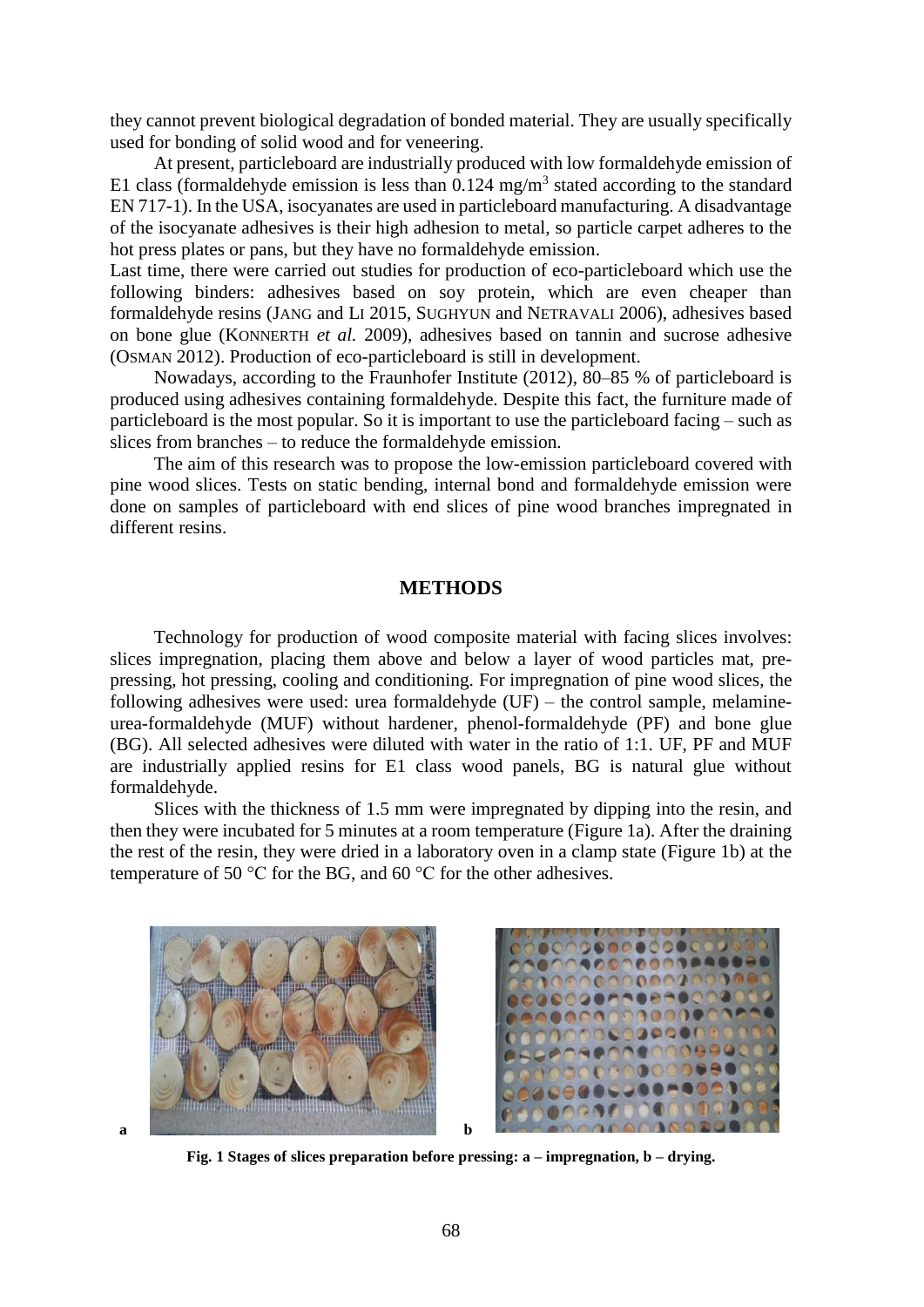The wood based composite was pressed in one cycle in the heated laboratory press FONTIJNE. Wood particles with the size of middle layer were industrially resinated (8 % resinification) by UF or MUF adhesive at Bučina DDD company. The mat of composite was layered as follows: impregnated slices – wood particles – impregnated slices. For all types of adhesives, the same temperature of pressing (t = 130 °C) was used. Time holding pressure for synthetic adhesives and bone glue was different (Table 1). According to the recommendations of KONNERTH *et al.* 2009, during the pressing of board with slices impregnated with the bone glue, the heating was turned off and the sample was left under the pressure until the temperature was lowered down to 80 °C.

|  |  |  |  | Tab. 1 Pressing parameters for particleboard covered with impregnated slices. |  |
|--|--|--|--|-------------------------------------------------------------------------------|--|
|  |  |  |  |                                                                               |  |

| Slices not impregnated                             |                                                    |  |  |  |  |  |  |
|----------------------------------------------------|----------------------------------------------------|--|--|--|--|--|--|
| impregnated with UF                                | Slices impregnated with BG                         |  |  |  |  |  |  |
| impregnated with PF                                |                                                    |  |  |  |  |  |  |
| impregnated with MUF                               |                                                    |  |  |  |  |  |  |
| Pressing temperature $t = 130 °C$                  |                                                    |  |  |  |  |  |  |
| Three-step diagram:                                | Three-step diagram:                                |  |  |  |  |  |  |
| $1^{st} = 4.5 \text{ MPa}, \tau = 1.5 \text{ min}$ | $1^{st} = 4.5 \text{ MPa}, \tau = 1.5 \text{ min}$ |  |  |  |  |  |  |
| $2nd = 2.5 MPa, \tau = 2.5 min$                    | $2nd = 2.5 MPa, \tau = 2.5 min$                    |  |  |  |  |  |  |
| $3^{rd} = 1.5 \text{ MPa}, \tau = 1.0 \text{ min}$ | Heating off                                        |  |  |  |  |  |  |
|                                                    | $3^{rd} = 1.5 \text{ MPa}, \tau = 57 \text{ min}$  |  |  |  |  |  |  |
|                                                    | Final temperature $t = 80$ °C                      |  |  |  |  |  |  |

Static bending and internal bond tests were carried out in the laboratory conditions at the temperature of 20 °C according to the following standards:

 EN 310: 2003 Wood-based panels. Determination of modulus of elasticity in bending and of bending strength.

 EN 319: 2001 Particle boards and fibreboards. Determination of tensile strength perpendicular to the plane of the board.

All tested samples were prepared in laboratory conditions. Testing machine LaborTech 4.050 is equipped with the appropriate devices to test the static bending (Figure 2a) and internal bond strength (Figure 2b). Test results were processed by mathematical statistics methods.



**Fig. 2 Testing of: a – bend strength, b – internal bond.**

The test for determination of quantity of formaldehyde emitted from the boards by desiccator method were carried out by using the glass desiccator according to JIS A 1460. The emitted quantity of formaldehyde is obtained from the concentration of formaldehyde absorbed in distilled water. The test pieces of specified surface area were placed in the desiccator filled with the specified amount of distilled water for 24 h. The principle for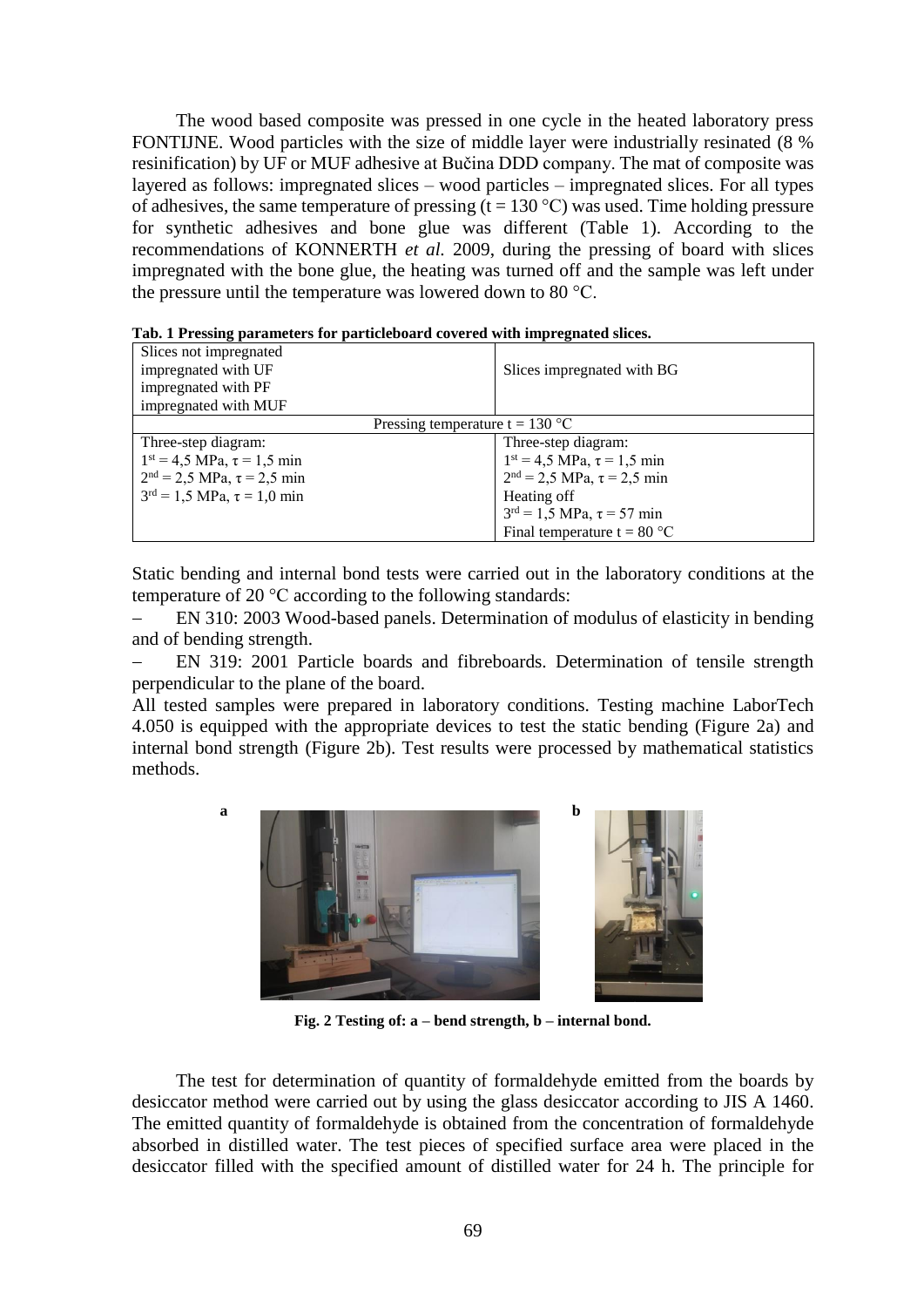determination of concentration of formaldehyde absorbed in distilled water is based on the Hantzsch reaction in which the formaldehyde reacts with ammonium ions and acetylacetone to yield diacetyldihydrolutidine.

# **RESULTS AND DISCUSSION**

Surface covering presents opportunities for changing the mechanical and environmental properties of bonded material. Figure 3 shows the wood particleboards covered with slices impregnated with different adhesives and also the sample with untreated slices. All prepared boards had the thickness of 10 mm.



**Fig. 3 Wood particle samples facing with slices impregnated with: a – UF, b – PF, с – BG, d –MUF, е – untreated slices.**

In all samples, pine wood slices were placed overlap on both surface layers of the board. The particleboards with impregnated slices had smooth surface because slices were pressed into the mat; thus it is possible to eliminate grinding procedure and apply varnish immediately. UF and MUF adhesives practically did not change the natural colour of the slices; BG caused yellowish colouring. From the aesthetic point of view, the samples with slices impregnated with PF showed the inappropriate result – dark burgundy colour absorbed the natural beauty of pine wood. Table 2 describes the obtained results and basic statistical evaluation of static bending and internal bond strength testing of all the samples.

| <b>Adhesive for slices</b> | <b>Samples</b>       | <b>Static bending</b> |                    | <b>Internal bond</b> |                    |  |
|----------------------------|----------------------|-----------------------|--------------------|----------------------|--------------------|--|
| impregnation               | density              | <b>Bend strength</b>  | <b>Variability</b> | <b>Strength</b>      | <b>Variability</b> |  |
|                            | (kg/m <sup>3</sup> ) | (MPa)                 | $(\%)$             | (MPa)                | (%)                |  |
| UF                         | 758                  | 9.32                  | 7.85               | 0.58                 | 6.41               |  |
| PF                         | 757                  | 10.17                 | 21.02              | 0.52                 | 10.17              |  |
| <b>BG</b>                  | 727                  | 10.50                 | 10.29              | 0.52                 | 9.65               |  |
| <b>MUF</b>                 | 856                  | 16.45                 | 4.67               | 1.31                 | 7.93               |  |
| Unresinated                | 769                  | 5.20                  | 9.93               | 0.15                 | 34.00              |  |

**Tab. 2 Static bending and transverse tensile strength of particleboard samples.**

Results of static bending and internal bond strength testing showed similar results for the UF, PF and BG types of boards. This can be explained by the same substrate and the same pressing parameters. Fractures on test pieces, when tested for static bending, were on the opposite side from the place of the applied load; all cracks were observed on the slice area of the samples. When tested for internal bond strength, the rupture was occurred inside the particleboard for all samples. Slices impregnation gave more resistance to stress thanks to ongoing polymerization of the adhesives during pressing of the boards.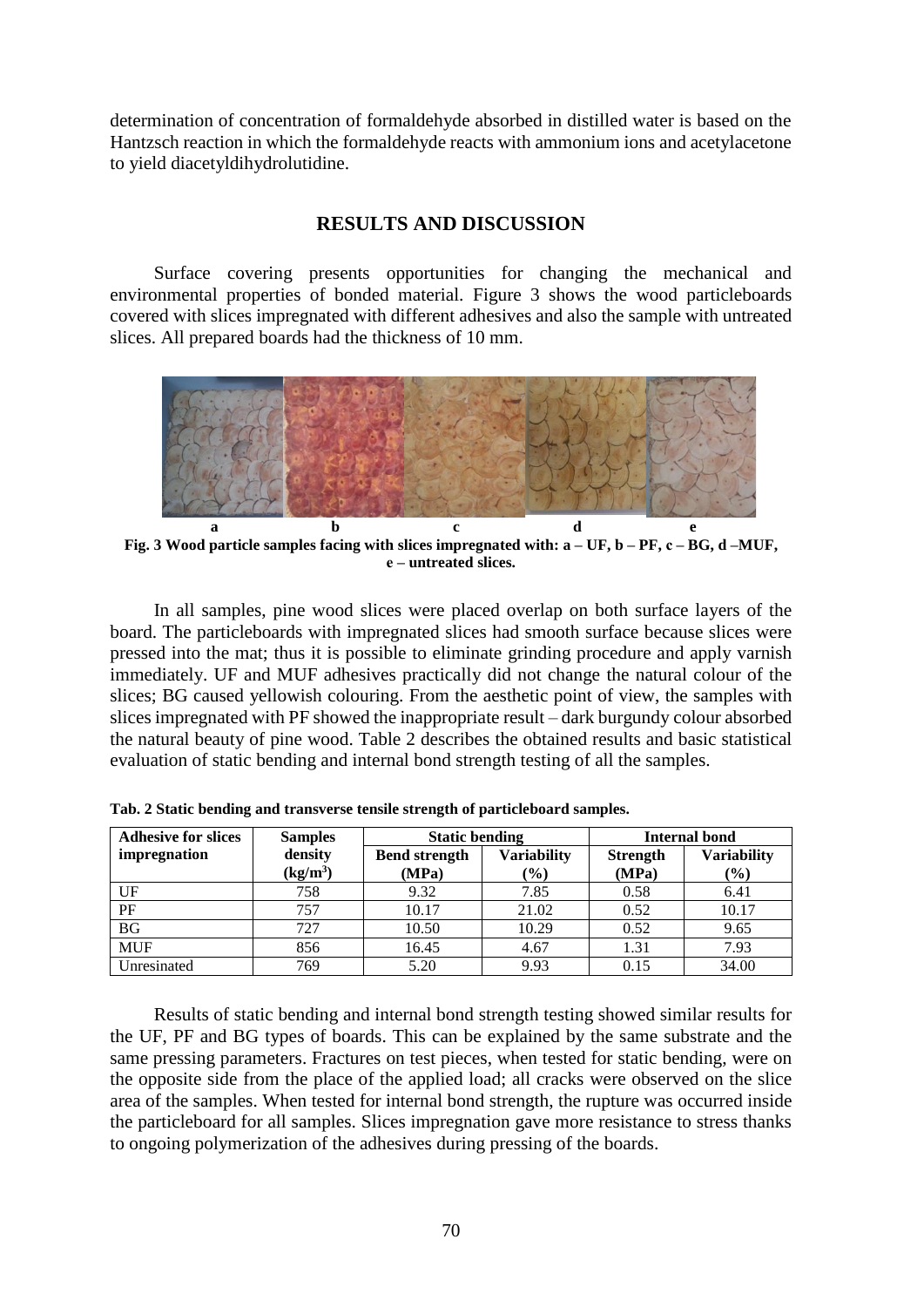Crosslinking of impregnation on slices during the pressing of the boards can help to achieve new material properties such as smooth surface of the board, enhanced dimensional stability and lower equilibrium moisture content. All these might prolong the service life of the board. Heat treatment of flakes influences mechanical properties of flakeboard glued with UF adhesive (KWON and AYRILMIS 2015a). The results showed that water resistance and internal bond strength were improved by the heat treatment of flakes, while the modulus of rupture and modulus of elasticity was decreased. KWON and AYRILMIS (2015b) researched physical and mechanical properties of particleboard prepared from treated wood particles. Their results confirmed that bending properties and also mechanical properties of the board are influenced by the treatment of wood particles. What was important, the dimensional stability of the particleboard was significantly improved.

We suppose that treatment of all parts of the proposed wood composite (so wood particles in the board and facing wood slices on the surface) influences the properties of the designed board. This assumption was confirmed by the results measured on test pieces with untreated slices. Creation of the bond between the board and impregnated slices can be categorised as chemical adhesion where the dried resin on slices and liquid resin on the wood particles interact together (CHEN *et al*. 2014). The system can reach better strength properties. The boards with untreated slices on their surface (slices with no adhesive) confirmed this assumption. Both bend strength at static bending and internal bond strength reached the lowest values when compared with all the others boards.

The test pieces with slices impregnated with MUF showed results with the best values. Internal bond strength reached the value 1.31 MPa; it was almost 2.5 higher than internal bond strength of the samples with UF, PF or BG impregnated slices, and 10 times higher than internal bond strength of the samples covered with untreated slices. Probably this was due to the higher density, stronger cohesion of MUF resin and smaller wood particles.

The performance of the covering is stated by the adhesion between the slices and the underlying substrate. Thus, the evaluation of adhesion is critical for the assessment of quality of a coating and its fitness for the service. The performance and reliability of the coating depend on the mechanical integrity of coating-substrate system. Adhesion is the most important property, because it determines the durability and longevity of the whole system. The used mechanical methods for evaluating adhesion have some limitations from the perspective of interfacial fracture mechanics and test pieces preparations. By properly selecting the testing method or a combination of methods, useful and reliable data could be obtained (BEKHTA and MARUTZKY 2007, CHEN *et al.* 2014). Ways to non-destructively assessment of the load capacity and the underlying resin influence could assist manufacturers in designing a structurally safe product. Parameters such dimensions of slices, density of board, decreased finest content, increased internal shear strength, and increased local bending strength and bending stiffness all impact panel resistance to a single point load (VIA 2013).

The testing method used to test formaldehyde emission in the furniture and flooring industries, the desiccator method, is the most basic method. This method is quick, inexpensive and simple to carry out (KIM *et al.* 2010). Results of the desiccator and chamber methods have showed good correlation (PARK *et al.* 2011). The formaldehyde emission measured by chamber method is directly proportional to the desiccator method (KIM *et al.* 2007).

The results of formaldehyde emission measurement are shown in Figure 4. Formaldehyde emission from the board with UF impregnated slices was taken as 100 %.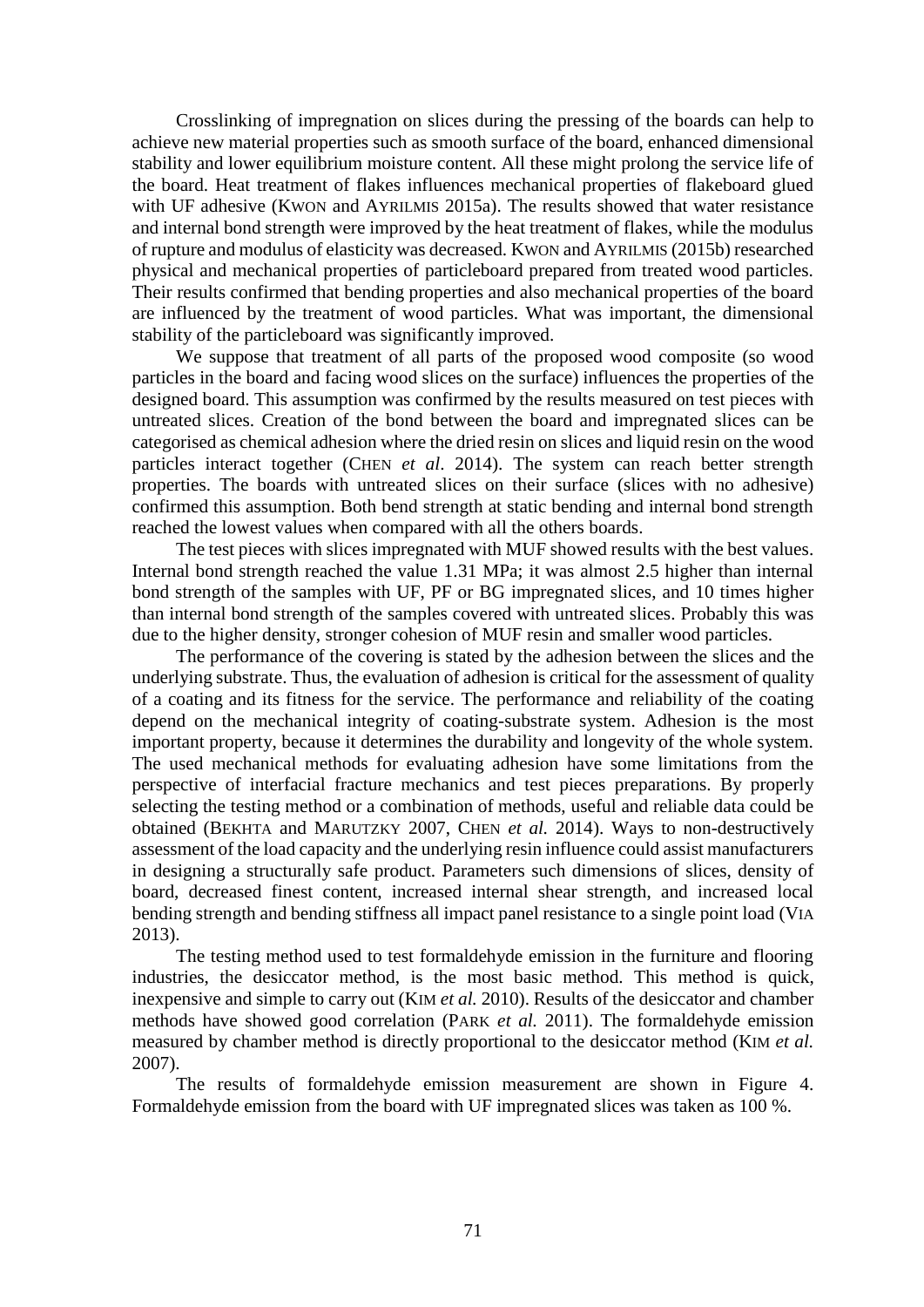

**Fig. 4 Results of formaldehyde emission testing by the desiccator method.**

The intensity of the formaldehyde release from bonded product is significantly influenced by the density profile of the board. Particleboard covered with wood slices has increased the density of surface layers which inhibits the formaldehyde emission from the inner layer. Although UF resin generally has the highest formaldehyde emission, appropriate surface covering significantly lowers its release from all tested types of boards.

PF, MUF and BG adhesive-treatment of slices reduced the formaldehyde emission determined by desiccator method. The best result showed BG as impregnating adhesive, the formaldehyde emission was reduced down to 50 % in a comparison with the UF sample. There is the mutual reaction between UF adhesive on wood particles and BG on impregnated slices, the reactivity of UF resin with glutin and creation of stronger methylene and peptide links was confirmed by FT-IR spectra, also lowered emissions of formaldehyde down to approx. 40 % were confirmed according to MATYAŠOVSKÝ *et al*. (2011).

Similarly, formaldehyde emissions were reduced down by almost 30 % for samples with MUF resin and PF adhesive. MUF and PF cross-linked resins are chemically more stable and do not release formaldehyde molecules from their structures. However, the PF adhesive considerably reduces decorative properties of the boards, so it couldn't be recommended for production of such the boards. Our results correspond exactly to the results of KIM *et al.* (2007). They measured emissions of formaldehyde and VOC from wood flooring bonded with different adhesive and reached the same ratio in amount of emitted formaldehyde.

All obtained results, formaldehyde emission and strength properties, encourage us to recommend application of BG for slices impregnation to produce the designed particleboard on the basis of UF adhesive. This type of the adhesive makes possible to increase environmental friendliness of boards significantly. Studies of DANNEMILLER *et al*. (2013) have shown that formaldehyde concentration is typically consistent throughout a home environment. That is why the modern woodworking industry should try to improve all bonded materials for furniture production. If BG is used for impregnation of wood slices, the particleboard with the face covered with slices impregnated by BG will be environmentally friendly and can be used even for production of panel elements for children's room furniture.

The highest formaldehyde emission was measured from the boards covered with untreated slices. These outer layers were not compact and formaldehyde was easy releasing from the inner section.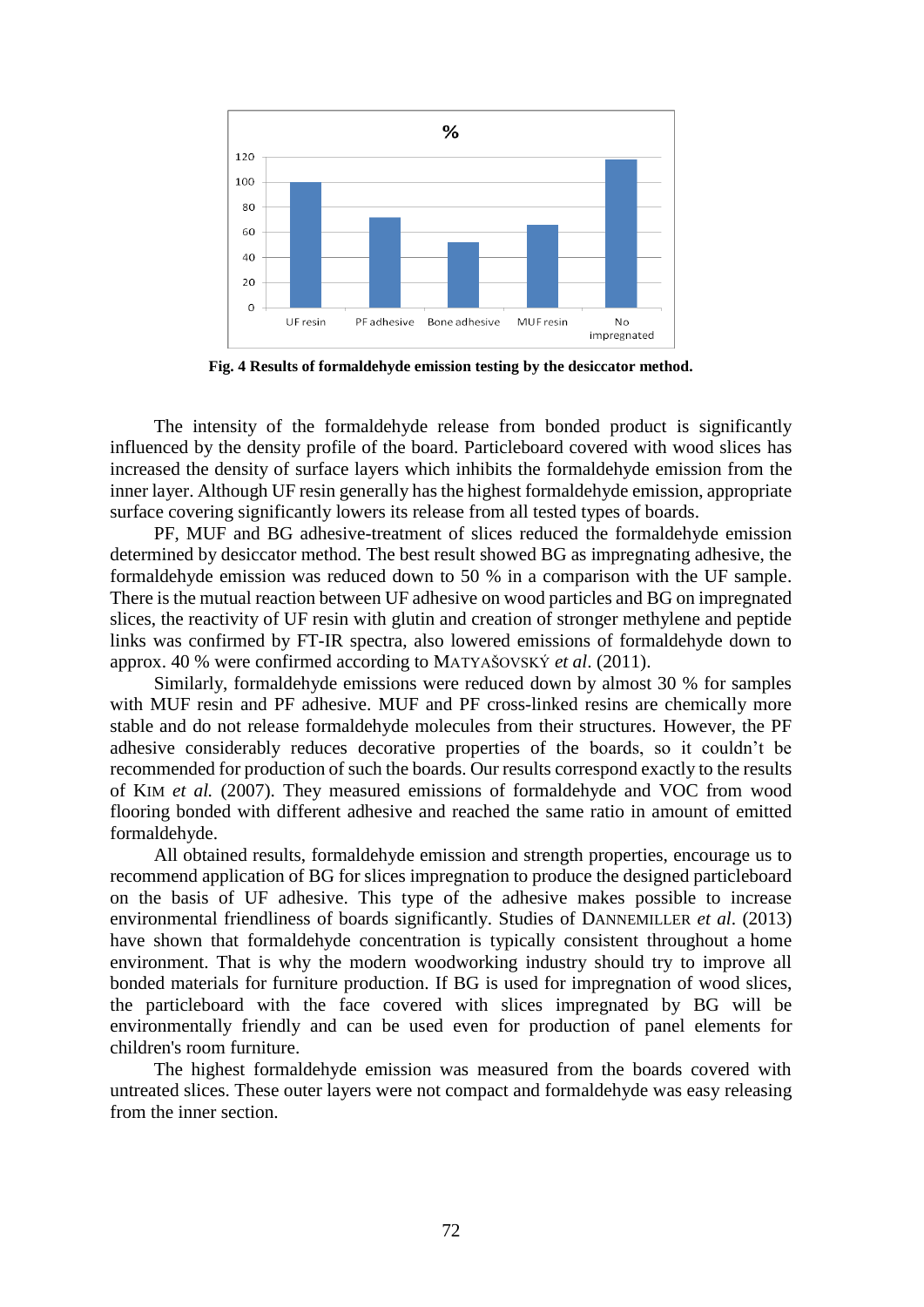# **CONCLUSION**

Obtained results confirm the possibility to apply pine wood slices for covering of particleboard and/or to replace the veneer for facing of wood based panels. Utilisation of waste wood – slices from wood branches – makes possible to obtain a composite material with high decorative properties. Using a polycondensation adhesive in manufacturing of particleboard covered with slices of different wood species impregnated with non-toxic natural adhesive can be applied for a wide range of wood products. Such wood composites have good mechanical, chemical and aesthetical properties.

#### **REFERENCES**

BEKHTA, P., MARUTZKY, R. 2007. Bending strength and modulus of elasticity of particleboards at various temperatures. Holz als Roh -und Werkstoff,  $65(2)$ : 163–165.

CHEN, Z., ZHOU, K., LU, X., LAM, Y.CH. 2014. A review on the mechanical methods for evaluating coating adhesion. Acta Mech. 2014, 225: 431–452.

DANNEMILLER, K.C., MURPHY, J.S., DIXON, S.L., PENNELL, K.G., SUUBERG, E.M., JACOBS, D.E., SANDEL, M. 2013. Formaldehyde concentrations in household air of asthma patients determined using colorimetric detector tubes. Indoor Air, 2013, 23: 285–294.

EN 310: 2003 Wood-based panels. Determination of modulus of elasticity in bending and of bending strength.

EN 319: 2001 Particle boards and fibreboards. Determination of tensile strength perpendicular to the plane of the board.

EN 717-1: 2005 Wood-based panels. Determination of formaldehyde release. Part 1: Formaldehyde emission by the chamber method.

FRAUNHOFER INSTITUTE. Annual report. 2012. www.wki.fraunhofer.de

JANG, Y., LI, K. 2015. An all-natural adhesive for bonding wood. J. Am. Oil Chem. Soc. 2015, 92: 431–438.

JIS A 1460: 2001 Building boards. Determination of formaldehyde emission – Desiccator method.

KIM, S., CHOI, Y.K., PARK, K.W., KIM, J.T. 2010. Test methods and reduction of organic pollutant compound emissions from wood-based building and furniture materials. Bioresource Technology, 2010, (101): 6562–6568.

KIM, S., KIM, J.A., AN, J.Y., KIM, H.J., KIM, S.D., PARK, J.CH. 2007. TVOC and formaldehyde emission behaviours from flooring materials bonded with environmental-friendly MF/PVAc hybrid resins. Indoor Air, 2007, 17: 404–415.

KONNERTH,J., HAHN, G., GRINDL, W. 2009. Feasibility of particle board production bone glue. Eur. J. Wood Prod., 2009, 67: 243–245.

KWON,J.H., AYRILMIS, N. 2015a. Combined effect of acetylation and wax emulsion on physical and mechanical properties of particleboard. Eur. J. Wood Prod., 73: 845–847.

KWON, J.H., AYRILMIS, N. 2015b. Effect of heat-treatment of flakes on physical and mechanical properties of flakeboard. Eur. J. Wood Prod. Published online 10 Sep 2015.

MATYAŠOVSKÝ, J., SEDLIAČIK, J., ČERVINKOVÁ, D., JURKOVIČ, P., DUCHOVIČ, P., GAJTANSKA, M. 2012. Polymer bio-composites based on collagen. Journal of the American Leather Chemists Association, 107(10): 323–335.

MIRSKI, R., DZIURKA, D. 2011. The utilization of chips from comminuted wood waste as a substitute for flakes in the oriented strand board core. Forest Prod. J., 61(6): 473–477.

OSMAN, Z. 2012. Thermomechanical analysis of the tannins of Acacia Nilotica spp. Nilktica as a rapid tool for the evaluation of wood-based adhesives. J. Therm. Anal. Calorim. 2012, 107: 709–716. PARK, B.D., KANG, E.CH., PARK, S.B., PARK. J.Y. 2011. Empirical correlations between test methods of measuring formaldehyde emission of plywood, particleboard and medium density fiberboard. Eur. J. Wood Prod. 2011, 69: 311–316.